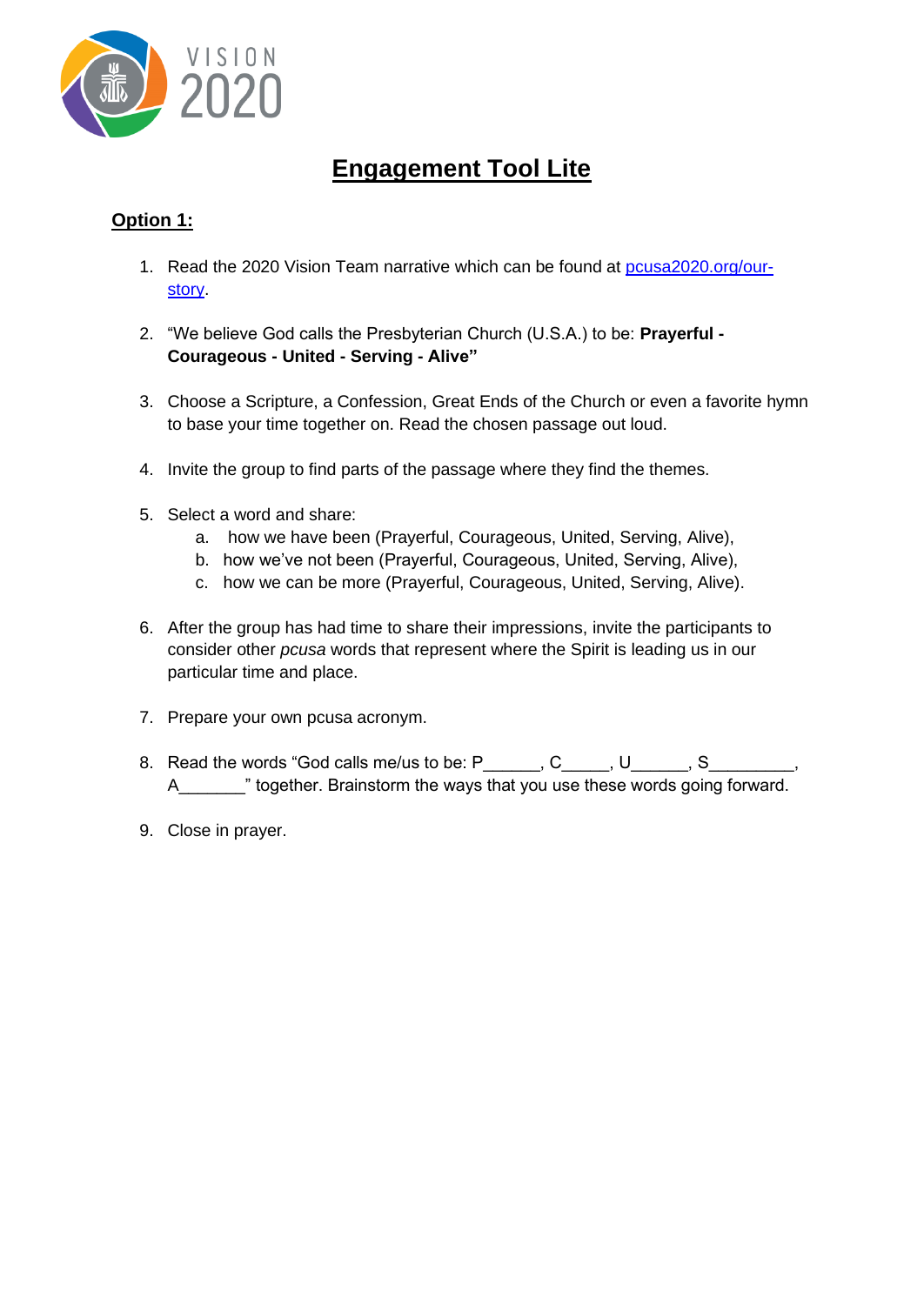

## **Option 2:**

- 1. Read the 2020 Vision Team narrative which can be found at [pcusa2020.org/our](https://www.pcusa2020.org/our-story)[story.](https://www.pcusa2020.org/our-story)
- 2. "We believe God calls the Presbyterian Church (U.S.A.) to be: **Prayerful - Courageous - United - Serving - Alive"**
- 3. Select one of the words in the Guiding Statement and share:
	- a. how we have been (Prayerful, Courageous, United, Serving, Alive),
	- b. how we've not been (Prayerful, Courageous, United, Serving, Alive),
	- c. how we can be more (Prayerful, Courageous, United, Serving, Alive).
- 4. Read the Guiding Statement inserting language from item c above: "God calls me/us to be Prayerful, Courageous, United, Serving, Alive. I/we will…"
- 5. Close in prayer.